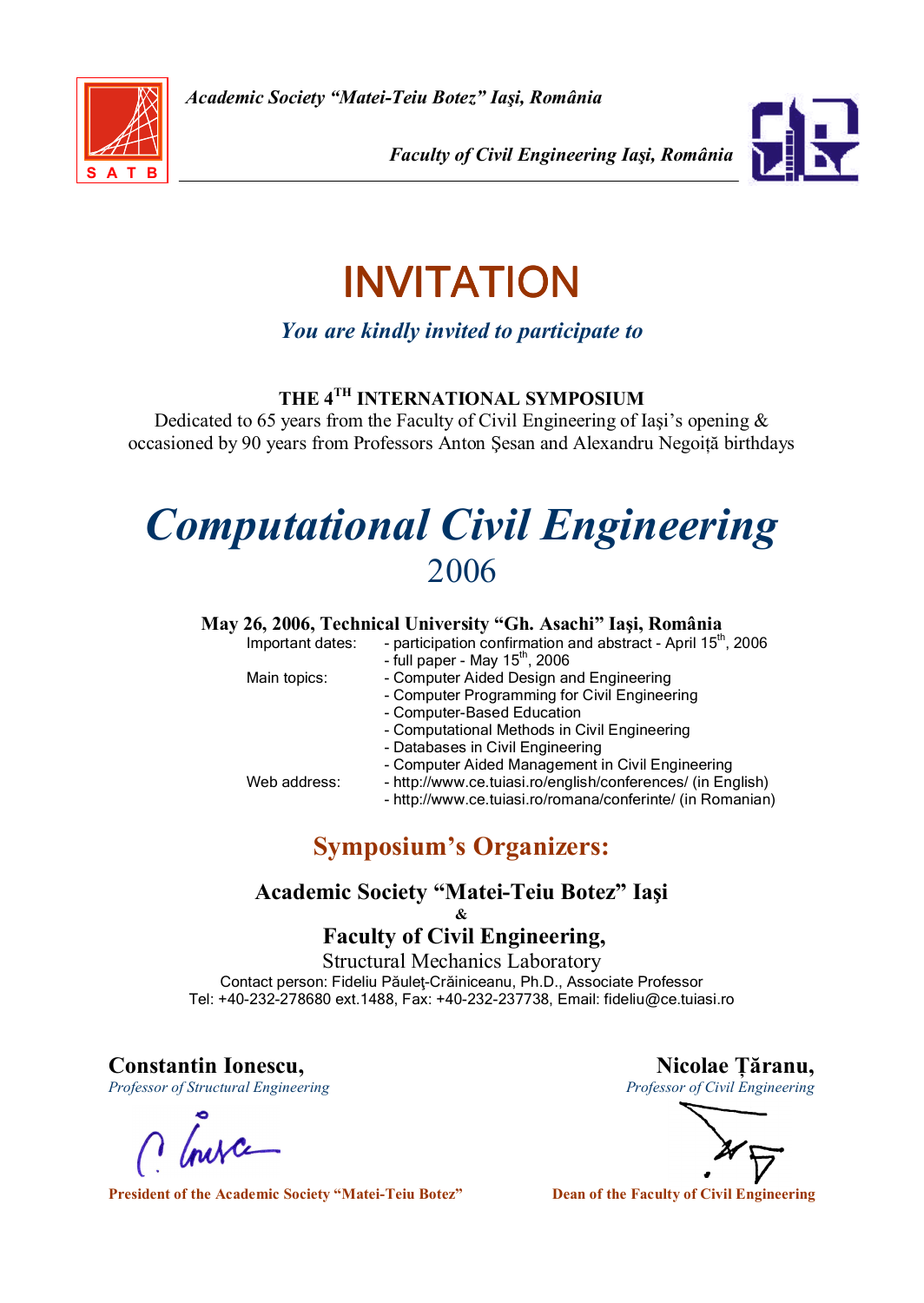## HISTORICAL MOMENTS FROM CIVIL ENGINEERING TECHNICAL EDUCATION IN MOLDOVA

#### • Midle Age and the beginning of Modern Age

- "Schola latină" (Latin School) from Cotnari (1562-1563) (during the ruling of the voivode Eraclide "the Despot").
- Superior College (also named "Vasilian Collage" or "Vasilian Academy" after the voivode Vasile Lupu) from the Trei Ierarhi Monastery in Iaşi (1634-1653).
- "Şcoala Domnească" (Royal or Voivodal School) from Iaşi (1714).

## XIX<sup>th</sup> Century

- "Şcoala de ingineri hotarnici" (School of Land Surveyors) in Romanian language from Iaşi (1813-1820) created by Gheorghe Asachi. This is the first testimony of engineering technical education in Romanian language in Iaşi.
- "Academia Mihăileană" ("Mihailean Academy", after the voivode Mihail Sturdza) from Iaşi (1834-1848). Through the Mihailean Academy, durable foundations for Romanian Higher education were laid.
- Mihail Kogălniceanu (politician, historian, writer and journalist) makes the project for organizing in Iaşi an "Applicative School for Roads, Bridges and Buildings" ("Scoala de aplicatie pentru drumuri, poduri și zidiri"). This is the first project of a polytechnic school in Romania (1850).
- $XX<sup>th</sup>$  Century
- Inside the University of Iaşi, the next Applied Sciences sections are created: Electrotechnic, Industrial Chemistry, and Agricultural Chemestry (1912).
- The "Gheorghe Asachi" Polytechnical School from Iaşi (1937) containing the next Faculties: Electrotechnic, Industrial Chemistry, and Agriculture is formed.
- The Faculty of Civil Engineering is established (1941).
- The Polytechnical School from Iaşi is divided in 1948 into:
	- "Ion Ionescu de la Brad" Agronomical Institute from Iași;
	- "Gheorghe Asachi" Polytechnical Institute of Iași, with the Faculties: Industrial Chemistry, Civil Engineering, Electromechanics and Mechanics.

## ESTABLISHMENT OF THE FACULTY OF CIVIL ENGINEERING OF IAŞI

#### Based on the Decree-Law no. 989 from November 13, 1941, published in "The Official Monitor" no. 270, at the "Gh. Asachi" Polytechnical School from lasi the Faculty of Civil Engineering is established.

In "The Official Monitor", part I, no. 118 from May 23, 1942, the Faculty of Civil Engineering of Iaşi's structural organization is published. The general specialization is that of Civil Engineer and the Faculty had the next positions: six Professors and six Associate Professors for general subjects, four Professors for specialty subjects (Bridges I – wood and masonry, Bridges II – metallic constructions, Railways, Roads) and five Associate Professors for specialty subjects (Drawing for Civil Engineering; Topography, Geodesy and Land Survey; Construction Materials' Technology; Architecture; Navigations and Land Reclamation). During the next years, other subjects have been added: Civil Engineering Constructions, Geotechnics, Reinforced Concrete, Foundations, and Urbanism. Under this organizational structure, the Faculty acted until the education reform in 1948.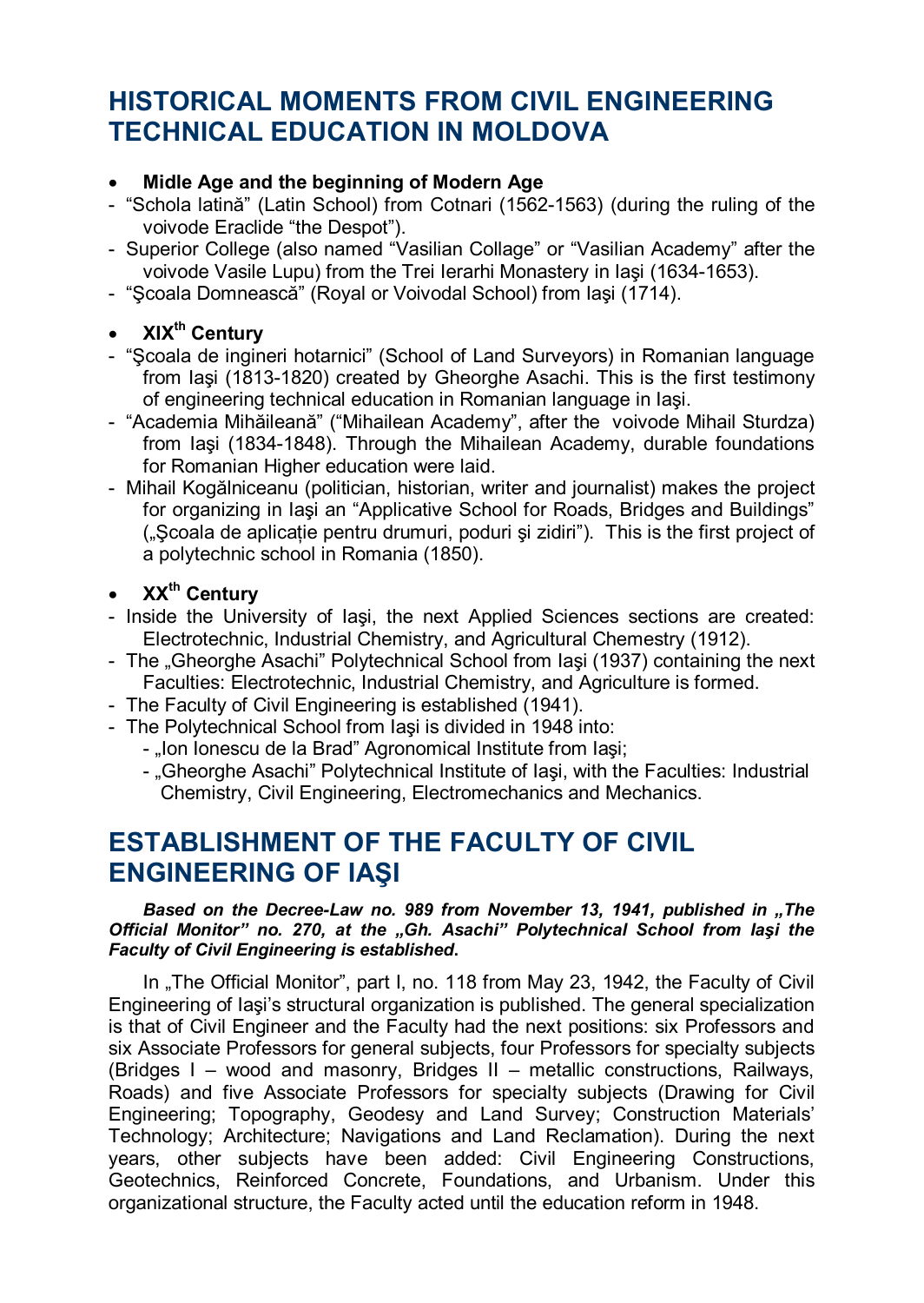## Professor **Anton Sesan** (1916-1969)

Professor Anton Şesan was born on December  $26.$  1916, in Carapciu – Storojinet, a village in Hotin County (now in Republic of Moldova), from a family of intellectuals. He followed the high school in Rădăuti and then the Polytechnic School from Bucharest.

In 1940 he obtains the Civil Engineer diploma and, in a short time, he became the manager of a construction company. In 1943 he takes the Assistant Professor position in Strength of Materials at the "Gh. Asachi" Polytechnic Institute of Iasi. In 1945 he becomes Associate Professor in Civil Engineering and, in 1948, Deputy Professor in Structural Statics. In



ANTON ŞESAN 1916 - 1969

1951 he is promoted to full Professor in Structural Statics. In his activity he also taught Structural Dynamics and Structural Design in Plastic Domain.

He was the head of the Structural Statics and Strength of Materials Department, Vice-Dean, Vice-Rector and Ph.D. adviser. Also, he has been the manager of the Constructions Researches Institute (INCERC) Iaşi Branch from 1957 (when this branch have been established) until the end of his life.

Anton Şesan was a great Professor, a real promoter of science and researches, a developer of new fields and techniques in Civil Engineering. He created strong bases for the future of the Faculty of Civil Engineering of Iaşi, and many generations of students, researchers and faculties were powerfully influenced by him.

He introduces the new, at that time, notion of factorial moments and a version of Displacement Method, the Active Moments Method. He generalizes the Moments Distribution Method in the plastic domain and was a pioneer in mathematical modeling and in computerized structural design. Professor Şesan was a forerunner in the use of probabilistic approach for building safety.

The most important realizations of Professor Anton Şesan are linked with antiseismic protection of Civil Engineering structures. He proposed Earthquake Engineering as a topic for students. The theoretical studies he conducted were doubled by experimental researches. Together with a team of faculties and researchers from INCERC he realized three shaking tables (600 KN, 150 KN and 5 KN) that made Iaşi the most important research center in Romania and one of the most important in Eastern Europe.

Professor Anton Şesan published more than 140 scientific papers.

Department of Structural Mechanics, Faculty of Civil Engineering of Iaşi